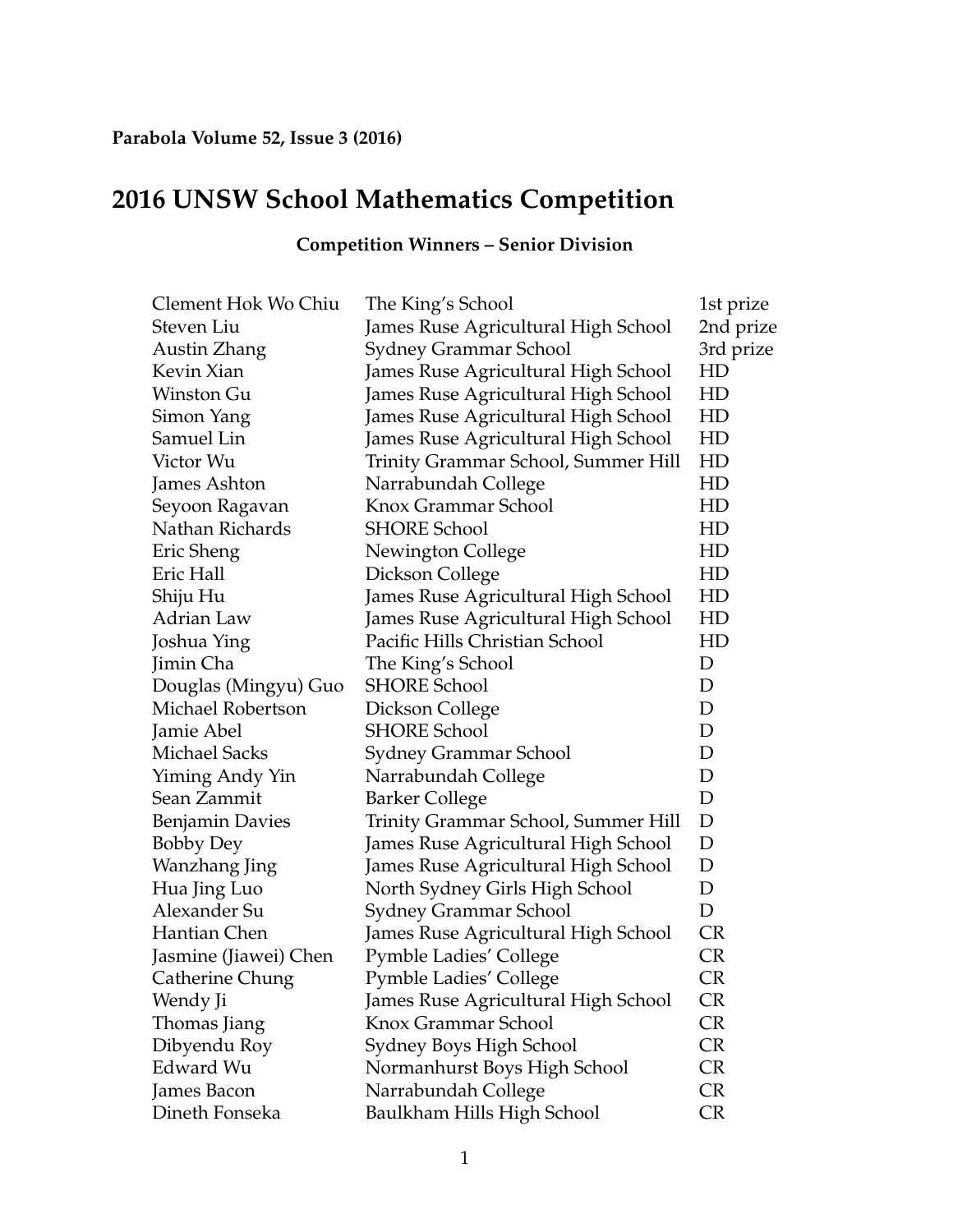| Charles Jameson        | Sydney Grammar School               | <b>CR</b> |
|------------------------|-------------------------------------|-----------|
| Jack Lam               | Hurlstone Agricultural High School  | <b>CR</b> |
| Anthony (Bruce) Ma     | <b>SHORE School</b>                 | <b>CR</b> |
| <b>Dylan Siow-Lee</b>  | Sydney Grammar School               | <b>CR</b> |
| David Young            | <b>Barker College</b>               | <b>CR</b> |
| Claire Yung            | Narrabundah College                 | CR        |
| Kevin Cao              | James Ruse Agricultural High School | <b>CR</b> |
| Ricky Huang            | James Ruse Agricultural High School | <b>CR</b> |
| <b>Stanley Luk</b>     | <b>SHORE School</b>                 | <b>CR</b> |
| Selina Sun             | North Sydney Girls High School      | <b>CR</b> |
| Eric Tan               | James Ruse Agricultural High School | CR        |
| Hu Chen                | The King's School                   | CR        |
| James Gardner          | Narrabundah College                 | <b>CR</b> |
| Tony (Xing Kai) Li     | Sydney Boys High School             | <b>CR</b> |
| Edson Wu               | Sydney Grammar School               | <b>CR</b> |
| Aayush Bhattacharya    | Normanhurst Boys High School        | <b>CR</b> |
| Sally (Yuqing) Cao     | <b>Pymble Ladies' College</b>       | <b>CR</b> |
| Esther (Bo Hyun) Jeong | <b>Pymble Ladies' College</b>       | <b>CR</b> |
| Howell Li              | Narrabundah College                 | <b>CR</b> |
| Adam Onus              | Narrabundah College                 | CR        |
| William Perry          | Sydney Grammar School               | CR        |
| <b>Andrew Rajchert</b> | <b>Barker College</b>               | CR        |
| Nathan Tie             | Sydney Grammar School               | <b>CR</b> |
| Toby Wong              | North Sydney Boys High School       | <b>CR</b> |
| Coco Xu                | North Sydney Girls High School      | <b>CR</b> |
| Alex Zong              | Masada College                      | <b>CR</b> |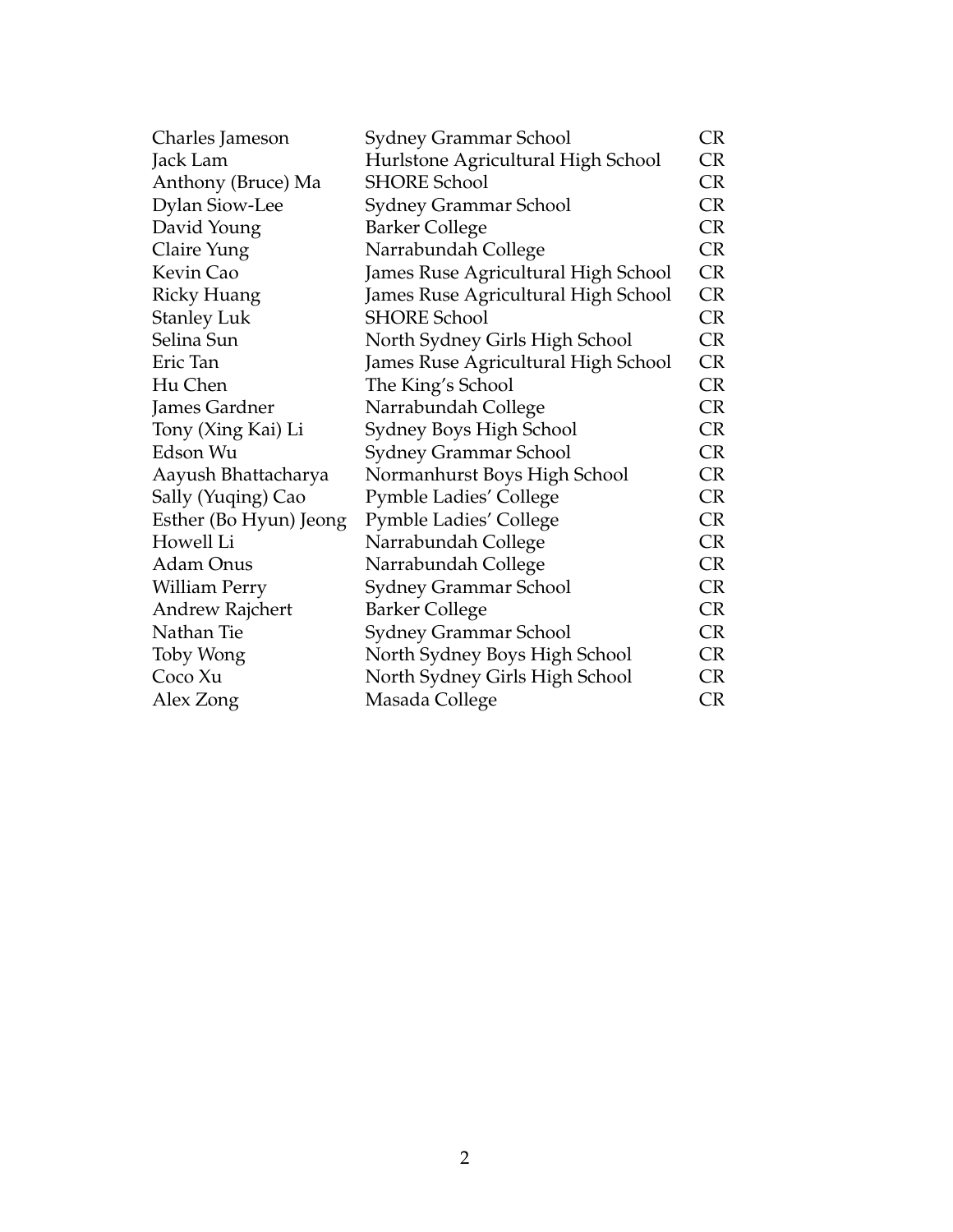## **Competition Winners – Junior Division**

| Steven Lim<br>Hurlstone Agricultural High School<br>1st<br>James Ruse Agricultural High School<br>Yasiru Jayasooriya<br>2nd<br>James Ruse Agricultural High School<br>Linus Cooper<br>3rd<br>Knox Grammar School<br>Haowen Gao<br>3rd<br>Ethan Tan<br>Cranbrook High School<br>3rd<br>HD<br>Liam Coy<br>Sydney Grammar School<br>Nicholas Dodd<br>North Sydney Boys High School<br>HD<br>Knox Grammar School<br>Timothy Kar Wai Leong<br>HD<br>William Li<br><b>Barker College</b><br>HD<br>Phillip Liang<br>James Ruse Agricultural High School<br>HD<br>Baulkham Hills High School<br>James Bang<br>HD<br><b>SHORE School</b><br>Junu Choi<br>HD<br>Baulkham Hills High School<br>Laeeque Jamdar<br>HD<br>Raymond Li<br>James Ruse Agricultural High School<br>HD<br>Eric Zhao<br>Knox Grammar School<br>HD<br>Gorden Zhuang<br>Sydney Boys High School<br>HD<br>Thomas Isaac Fearn<br>Telopea Park School<br>D<br>Sam Parkinson<br>Telopea Park School<br>D<br>North Sydney Boys High School<br>Cedric Siu<br>D |
|--------------------------------------------------------------------------------------------------------------------------------------------------------------------------------------------------------------------------------------------------------------------------------------------------------------------------------------------------------------------------------------------------------------------------------------------------------------------------------------------------------------------------------------------------------------------------------------------------------------------------------------------------------------------------------------------------------------------------------------------------------------------------------------------------------------------------------------------------------------------------------------------------------------------------------------------------------------------------------------------------------------------|
|                                                                                                                                                                                                                                                                                                                                                                                                                                                                                                                                                                                                                                                                                                                                                                                                                                                                                                                                                                                                                    |
|                                                                                                                                                                                                                                                                                                                                                                                                                                                                                                                                                                                                                                                                                                                                                                                                                                                                                                                                                                                                                    |
|                                                                                                                                                                                                                                                                                                                                                                                                                                                                                                                                                                                                                                                                                                                                                                                                                                                                                                                                                                                                                    |
|                                                                                                                                                                                                                                                                                                                                                                                                                                                                                                                                                                                                                                                                                                                                                                                                                                                                                                                                                                                                                    |
|                                                                                                                                                                                                                                                                                                                                                                                                                                                                                                                                                                                                                                                                                                                                                                                                                                                                                                                                                                                                                    |
|                                                                                                                                                                                                                                                                                                                                                                                                                                                                                                                                                                                                                                                                                                                                                                                                                                                                                                                                                                                                                    |
|                                                                                                                                                                                                                                                                                                                                                                                                                                                                                                                                                                                                                                                                                                                                                                                                                                                                                                                                                                                                                    |
|                                                                                                                                                                                                                                                                                                                                                                                                                                                                                                                                                                                                                                                                                                                                                                                                                                                                                                                                                                                                                    |
|                                                                                                                                                                                                                                                                                                                                                                                                                                                                                                                                                                                                                                                                                                                                                                                                                                                                                                                                                                                                                    |
|                                                                                                                                                                                                                                                                                                                                                                                                                                                                                                                                                                                                                                                                                                                                                                                                                                                                                                                                                                                                                    |
|                                                                                                                                                                                                                                                                                                                                                                                                                                                                                                                                                                                                                                                                                                                                                                                                                                                                                                                                                                                                                    |
|                                                                                                                                                                                                                                                                                                                                                                                                                                                                                                                                                                                                                                                                                                                                                                                                                                                                                                                                                                                                                    |
|                                                                                                                                                                                                                                                                                                                                                                                                                                                                                                                                                                                                                                                                                                                                                                                                                                                                                                                                                                                                                    |
|                                                                                                                                                                                                                                                                                                                                                                                                                                                                                                                                                                                                                                                                                                                                                                                                                                                                                                                                                                                                                    |
|                                                                                                                                                                                                                                                                                                                                                                                                                                                                                                                                                                                                                                                                                                                                                                                                                                                                                                                                                                                                                    |
|                                                                                                                                                                                                                                                                                                                                                                                                                                                                                                                                                                                                                                                                                                                                                                                                                                                                                                                                                                                                                    |
|                                                                                                                                                                                                                                                                                                                                                                                                                                                                                                                                                                                                                                                                                                                                                                                                                                                                                                                                                                                                                    |
|                                                                                                                                                                                                                                                                                                                                                                                                                                                                                                                                                                                                                                                                                                                                                                                                                                                                                                                                                                                                                    |
|                                                                                                                                                                                                                                                                                                                                                                                                                                                                                                                                                                                                                                                                                                                                                                                                                                                                                                                                                                                                                    |
| Abbotsleigh Senior School<br>D<br>Rebecca Whittle                                                                                                                                                                                                                                                                                                                                                                                                                                                                                                                                                                                                                                                                                                                                                                                                                                                                                                                                                                  |
| Knox Grammar School<br>D<br>Cory Aitchison                                                                                                                                                                                                                                                                                                                                                                                                                                                                                                                                                                                                                                                                                                                                                                                                                                                                                                                                                                         |
| James Ruse Agricultural High School<br>D<br>Prithi Ashok Murthy                                                                                                                                                                                                                                                                                                                                                                                                                                                                                                                                                                                                                                                                                                                                                                                                                                                                                                                                                    |
| Vrinda Jain<br>Hurlstone Agricultural High School<br>D                                                                                                                                                                                                                                                                                                                                                                                                                                                                                                                                                                                                                                                                                                                                                                                                                                                                                                                                                             |
| <b>SHORE School</b><br>Jonathan (Johnny) Kang<br>D                                                                                                                                                                                                                                                                                                                                                                                                                                                                                                                                                                                                                                                                                                                                                                                                                                                                                                                                                                 |
| D<br>Bella Daisy Lamaro<br>Kincoppal-Rose Bay School of the Sacred Heart                                                                                                                                                                                                                                                                                                                                                                                                                                                                                                                                                                                                                                                                                                                                                                                                                                                                                                                                           |
| <b>Charles Lilley</b><br>Sydney Grammar School<br>D                                                                                                                                                                                                                                                                                                                                                                                                                                                                                                                                                                                                                                                                                                                                                                                                                                                                                                                                                                |
| Katrina Shen<br>James Ruse Agricultural High School<br>D                                                                                                                                                                                                                                                                                                                                                                                                                                                                                                                                                                                                                                                                                                                                                                                                                                                                                                                                                           |
| D<br>Thomas Xin<br>North Sydney Boys High School                                                                                                                                                                                                                                                                                                                                                                                                                                                                                                                                                                                                                                                                                                                                                                                                                                                                                                                                                                   |
| <b>CR</b><br>Noah Lunz<br>Moriah College                                                                                                                                                                                                                                                                                                                                                                                                                                                                                                                                                                                                                                                                                                                                                                                                                                                                                                                                                                           |
| <b>CR</b><br>Agustina Flores Pitton<br>Kincoppal-Rose Bay School of the Sacred Heart                                                                                                                                                                                                                                                                                                                                                                                                                                                                                                                                                                                                                                                                                                                                                                                                                                                                                                                               |
| Samuel Lam<br>James Ruse Agricultural High School<br>CR                                                                                                                                                                                                                                                                                                                                                                                                                                                                                                                                                                                                                                                                                                                                                                                                                                                                                                                                                            |
| CR<br>Nathan Levy<br>Masada College                                                                                                                                                                                                                                                                                                                                                                                                                                                                                                                                                                                                                                                                                                                                                                                                                                                                                                                                                                                |
| James Ruse Agricultural High School<br><b>CR</b><br>Kevin Li                                                                                                                                                                                                                                                                                                                                                                                                                                                                                                                                                                                                                                                                                                                                                                                                                                                                                                                                                       |
| Simon Lin<br>North Sydney Boys High School<br><b>CR</b>                                                                                                                                                                                                                                                                                                                                                                                                                                                                                                                                                                                                                                                                                                                                                                                                                                                                                                                                                            |
| <b>CR</b><br>Rikita Miyamura<br>North Sydney Boys High School                                                                                                                                                                                                                                                                                                                                                                                                                                                                                                                                                                                                                                                                                                                                                                                                                                                                                                                                                      |
| <b>SHORE School</b><br>Matthew (Matt) Scouller<br><b>CR</b>                                                                                                                                                                                                                                                                                                                                                                                                                                                                                                                                                                                                                                                                                                                                                                                                                                                                                                                                                        |
| <b>CR</b><br>Damon Wan<br>Sydney Grammar School                                                                                                                                                                                                                                                                                                                                                                                                                                                                                                                                                                                                                                                                                                                                                                                                                                                                                                                                                                    |
| Dillon Chen<br>Sydney Grammar School<br><b>CR</b>                                                                                                                                                                                                                                                                                                                                                                                                                                                                                                                                                                                                                                                                                                                                                                                                                                                                                                                                                                  |
| Hao Chen<br><b>CR</b><br>James Ruse Agricultural High School                                                                                                                                                                                                                                                                                                                                                                                                                                                                                                                                                                                                                                                                                                                                                                                                                                                                                                                                                       |
| James Ruse Agricultural High School<br><b>CR</b><br>Rehan Gunawardhana                                                                                                                                                                                                                                                                                                                                                                                                                                                                                                                                                                                                                                                                                                                                                                                                                                                                                                                                             |
| Isaiah Iliffe<br>Sydney Grammar School<br><b>CR</b>                                                                                                                                                                                                                                                                                                                                                                                                                                                                                                                                                                                                                                                                                                                                                                                                                                                                                                                                                                |